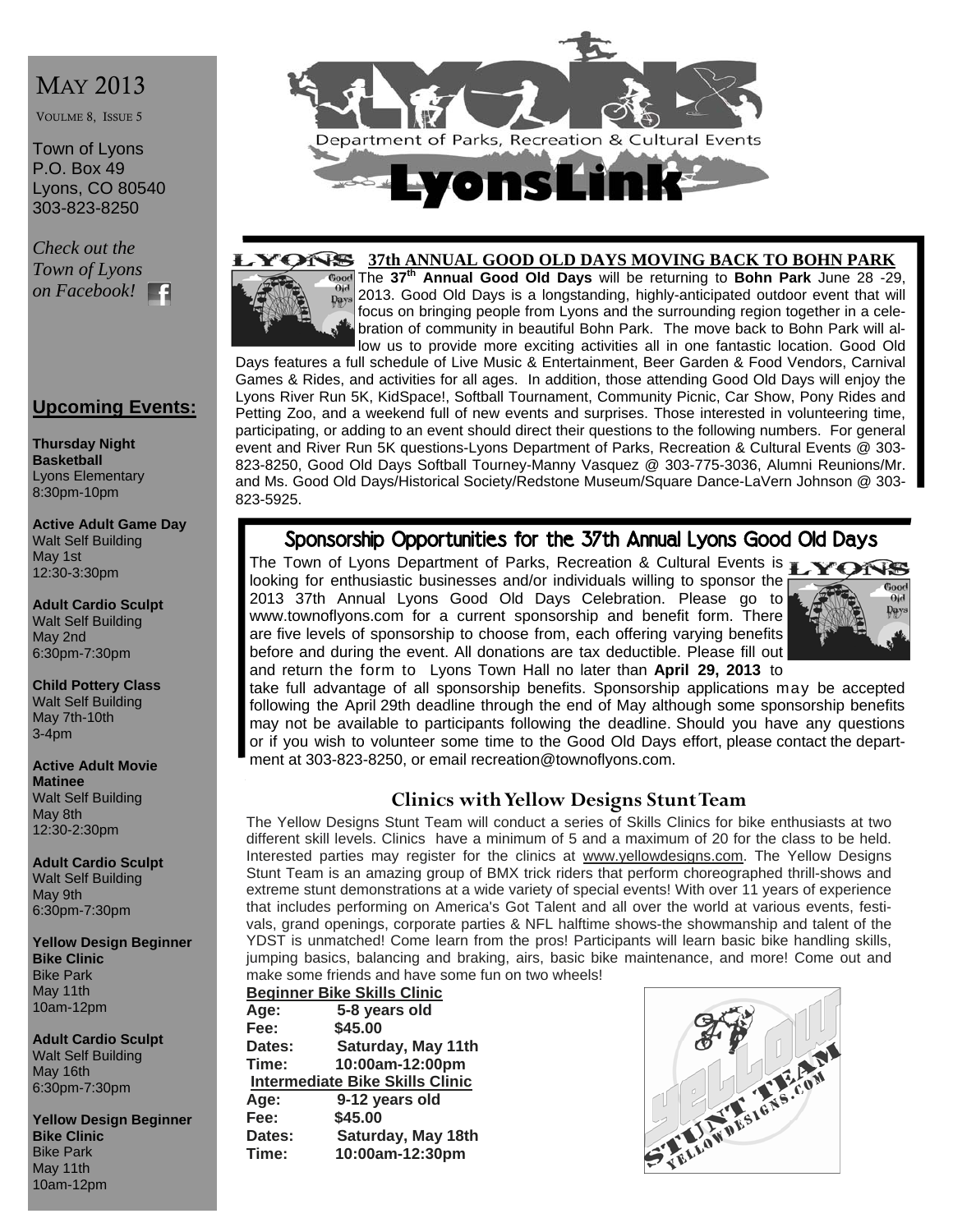#### **Challenger Soccer Camp**

The Town of Lyons is pleased to host Challenger Sports, providers of the USA's most popular soccer camp program. The camp will be held August 5th - August 9, 2013 at the Bohn Park Multi-Purpose Field. The camp is available for ages 3-16 years. All camps feature the Challenger coaching staff, t-shirt, soccer ball, poster, individual skills evaluation, and more! Free replica jersey if you register at least 45 days before the camp. Visit the Town of Lyons website to register.

Lyons Kids Kayak Club classes are for intermediate students ages 8-15 who have previously been enrolled in the winter pool sessions and are able to roll their kayak in water. ALL registrants MUST know how to swim. For questions concerning appropriate ability levels, please contact the department. Class will be held in Meadow Park on Tuesdays and Thursdays from June 4th-July 11th from 5-7pm. Parents must provide transportation to and from the drop off point at the Meadow Park. This class is \$390 for Lyons Residents and \$500 for non residents. Must register before May 28th. Class sizes will be limited, but must have at least 5 kids in order to hold the class. Younger kayakers should watch for a "Guppy Program" that may be offered later in the summer when water levels are lower.

#### River Run Training Group

Train for the Lyons River Run 5K or another event with local running coach and Lyons resident David Selden. This opportunity is for runners of all abilities. Increase your enjoyment of running and/or your 5K racing time with weekly group training runs and personalized advice. Advice includes workouts, running form, how to peak, race strategy, nutrition advice, etc. Training group will run Thursdays, May 16th– June 27th from 6:15-7pm. \$70 if you preregister before April 2th and \$80 thereafter. Minimum of 5 in order to hold the group. Dress to run. Please register online or stop by Town Hall during business hours. Direct questions to David Selden at ngoraselden@gmail.com.

#### Hershey's Track and Field Games



Lyons Parks and Recreation is teaming up with Lyons High School Track coaches and team members to host the Hershey's Track **ERSHEV'S** team members to host the Hershey's Track<br>**ERSHEV'S** and Field Games for ages 9-14 on Friday GAMES June 7th at 3:30pm at the Lyons High School Track. This event is free. For over 30 years

this event has put fun into fitness for kids. Each meet includes basic running, jumping and throwing events. Preregistration at the Lyons Department of Parks and recreation is strongly encouraged. Bring track shoes without spikes, sunscreen, hat and a water bottle. For additional information on Hershey's Track and Field Games please visit ww.hersheystrackandfield.com.

### Teen Mountain Bike Clinic

This clinic will give riders the skills to ride pump tracks and dirt jumps safely. No matter what style of riding you love, or what

level you ride, you will finish with a solid foundation, a renewed passion and a whole new level of flow. Attendees will go through a progression that includes position, braking, cornering, riding up and down obstacles and pumping terrain. This class is for ages 13-17 year old on Tuesday, May 21st from 5pm-7pm. The cost is \$60 per rider. Lee McCormack is considered one of the world's top bicycle skills instructors. He wrote the books Mastering Mountain Bike Skills, Teaching Mountain Bike Skills and Pro BMX Skills, and he is a skills development director for the national high school mountain bike league. Bring your favorite bike, helmet and gloves, as well as drink, snack and basic trailside tools. Knee and elbow pads are optional; anything that makes you feel confident is a good thing.

# Jump Bunch Sports & fitness Camps



This camp introduces children to a wide range of sports and fitness activities in a JUMP BUNCH fun, friendly, and noncompetitive environment! Everyday JumpBunch Camp involves

sports, music, fitness skills, teamwork activities, and games! Camp will be held July 15th-19th. All activities are age and developmentally appropriate. Please visit the Town of Lyons Summer Kids Kayaking website for details and to register or contact the department**.** 

#### Child/Parent Mountain Bike Clinic



Lyons Parks & Recreation and Lee McCormack of Lee Likes Bikes are pleased to offer a Child & Parent Biking Clinic. This clinic will give riders the

skills to ride pump tracks and dirt jumps safely. No matter what style of riding you love, or what level you ride, you will finish with a solid foundation, a renewed passion and a whole new level of flow. Attendees will go through a progression that includes position, braking, cornering, riding up and down obstacles and pumping terrain. This class is for 8-12 year old and a parent. The fee for this class is \$80 per pair and will be held on Monday May 20th from 5-7pm. There must be Minimum 4/ Maximum 6 in order to hold the class. This class will be taught by Lee McCormack who is considered one of the world's top bicycle skills instructors. Bring your favorite bike, helmet and gloves, as well as drink, snack and basic trailside tools. Knee and elbow pads are optional; anything that makes you feel confident is a good thing.

#### Adult Mountain Bike Clinic



This clinic will give riders the skills to ride pump tracks and dirt jumps safely. No matter what style of riding you love, or what level you ride, you

will finish Lee's program with a solid foundation, a renewed passion and a whole new level of flow. Attendees will go through a progression that includes position, braking, cornering, riding up and down obstacles and pumping terrain. This class is for students 18 and older and will be held Wednesday, May 22nd from 5-7pm, This class is \$60 per student. There must be a minimum of 4 and a maximum of 6 students in order to hold the class. Lee McCormack is considered one of the world's top bicycle skills instructors. He wrote the books Mastering Mountain Bike Skills, Teaching Mountain Bike Skills and Pro BMX Skills, and he is skills development director for the national high school mountain bike league. Bring your favorite bike, helmet and gloves, as well as drink, snack and basic trailside tools. Knee and elbow pads are optional; safety suggested. Please contact the department to register.

#### **Lyons Organic Community Garden**

Don't forget to get your garden plot! The last day of registration for the community garden will be March 30th. Any registration received after this date will incur a \$15.00 late fee. Individuals must have completed a plot form, waiver, and pay the fee prior to a 10' X 10' plot being issued. Plots will be issued randomly on a first come, first serve basis. You may obtain a registration form from Lyons Town Hall or by going to www.townoflyons.com. If you have any questions please call Lyons Parks and Recreation at (303) 823-8250.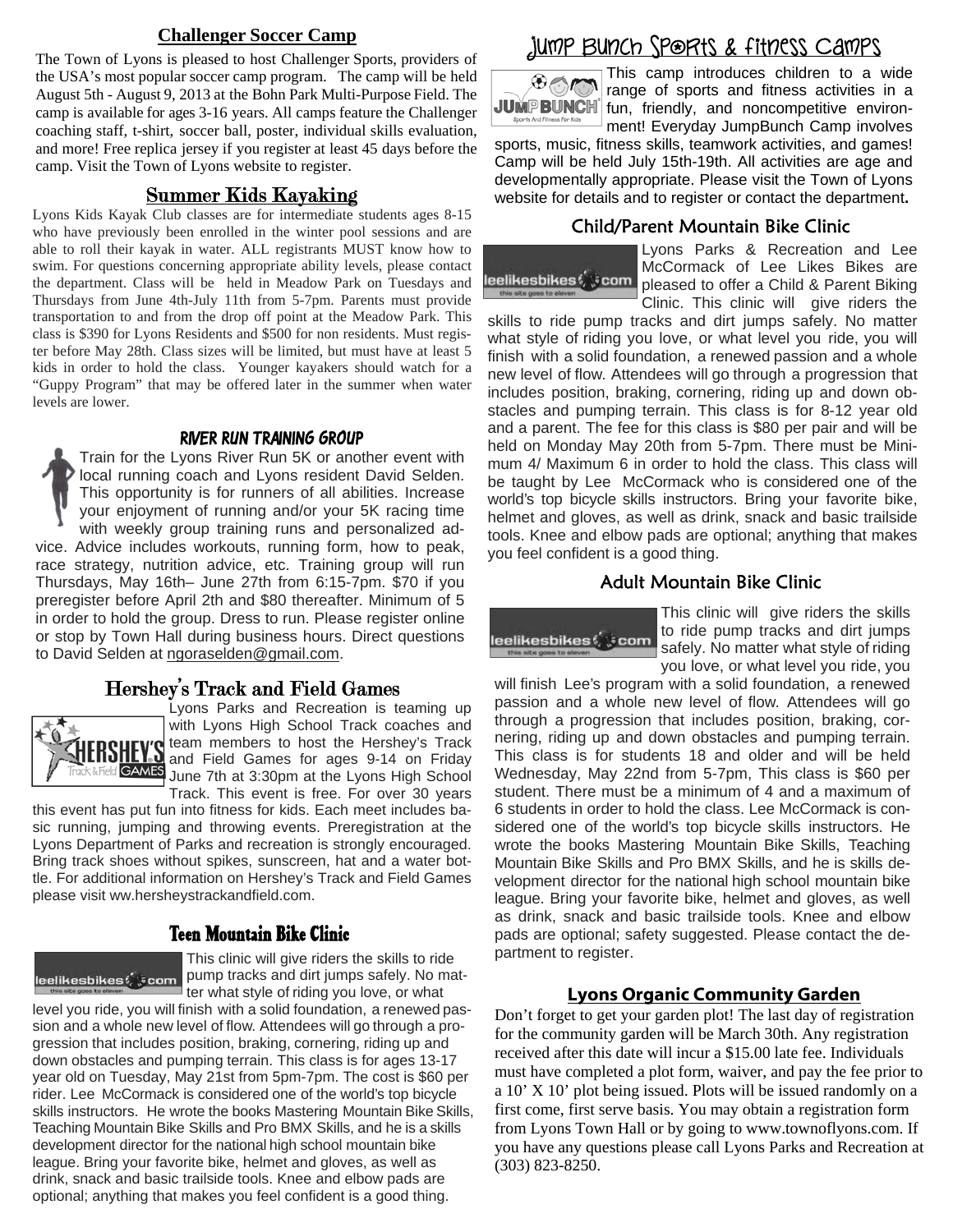#### BINGO

The Lyons Golden Gang is pleased to be hosting monthly Bingo. This will be held Saturday, May 18th, 1:00pm at the Walt Self Senior Center. This is a fundraiser for the senior lunch program: Meals on Wheels. For questions please call the Lyons Golden Gang at 303-823-6771.

# *Seated Fitness*

 This class is designed to help maintain your cardiovascular health, strength, and flexibility while sitting. We welcome you to come and enjoy the benefits of working out in a group setting. This class is for ages 50+ and is free. Classes will be held the last Wednesday of each month at the Walt Self Community Building. Next class will be held May 29th from 10am-11am. There must be a minimum of 5 Participants in order to hold the class.

## Monthly Activities at the Walt Self Building

Please note that days and times have changed. For you convenience  $\vert$  Department at 303.823.8250. all activities will now be on Wednesdays.

## Active Adult Arts & Crafts

Come join our monthly arts and crafts class on the fourth Wednesday of every month from 12:30-2:30pm. This class is free to all seniors in Lyons ages 50 and up. On May  $22<sup>nd</sup>$  we will be creating our own picture magnets. Come and bring some pictures you would like to work with!

# **Monthly Movie Matinee**

.

 Come join the fun and enjoy a movie and munchies. Movie Matinee is held the second Wednesday of every month. This month it will be held on May  $8<sup>th</sup>$  from 12:30- 2:30pm.

## **Active Adult Game Day**

The first Wednesday of every month stop by for a game and conversation. This month we will meet on June 5th from 12:30-2:30pm. **June's Game Day will be hosted at Oskar Blues.** 

### Transportation Resources

Are you interested in getting out into the community or out of Lyons more often but don't have the transportation to do so? Come join us on Wednesday June 19th from 12:30- 2pm at the Walt Self building to gain information on available transportation resources. If you do not yet have an Eco Pass come by on the 19th and sign up and get your pass. This is a free service to all Lyons residents. There will be other additional information on multiple forms of transportation and how to access it. Stop by and we will tell you more!

#### **Rockies vs. Dodgers**



Please join us for the Rockies vs. Dodgers, on Sunday June 2<sup>nd</sup>, at 2:10pm! Transportation will be provided for this event and is free. Persons attending will be responsible for the cost of the ticket, which is \$10.00

per person, as well as for any food and beverage costs. Minimum of 10 and a Maximum of 17 in order for this trip to happen so sign up now. For more information, or to sign up, please contact the Lyons Park & Recreation Department at 303.823.8250.

## **Active Adult Casino Trips**

Back by popular demand! The Town of Lyons Parks & Recreation is pleased to offer two trips to the Reserve Casino in Central City! Join us for a day of casino action, delicious dining, thrilling giveaways and great entertainment! Our recent casino trip was so popular that we have chosen to host two additional trips this season; sign up for one or both. Persons attending will be responsible for \$5 for transportation, any casino expenses and for cost of food & beverages. For more information, or to sign up, please contact Adriana Blacker at the Lyons Park & Recreation

### Adult Cardio Sculpt Fitness

This class is designed to help maintain your cardiovascular health by combining high intensity cardiovascular routines with strength training. We welcome you to come and enjoy the benefits of working out in a group setting. Must be 18 years or older. Classes will be held at the Walt Self Resident Building Thursdays 6:30pm-7:30pm April 25th– May 23rd. There will be no class on April 4th. Classes \$10.00 each or pre register for all five classes for \$50. Must have 8 preregistered in order to hold the class. Please register online or stop by Town Hall during business hours.

### **Lyons Depot Library Enters the Digital Age**

In April the Lyons Library began its process of switching over to an electronic card catalog and electronic check outs. Everyone will need new library cards to use this system. To get a new card all you need to do it show a photo ID (like a drivers liscense) and a piece of mail or other document that shows your mailing address. Cards for Lyons residents and residents of the purposed new library district are free. You can come by the library to get your card OR even better take advantage of any library tables set up at town events or locations to complete the application for your card. These cards will give you the opportunity to not only make check out easier, but to access the online library card catalog for browsing, reserving and managing your account. It will also let you use the AspenCat system that links us with many other libraries around the state. Get your new card NOW!